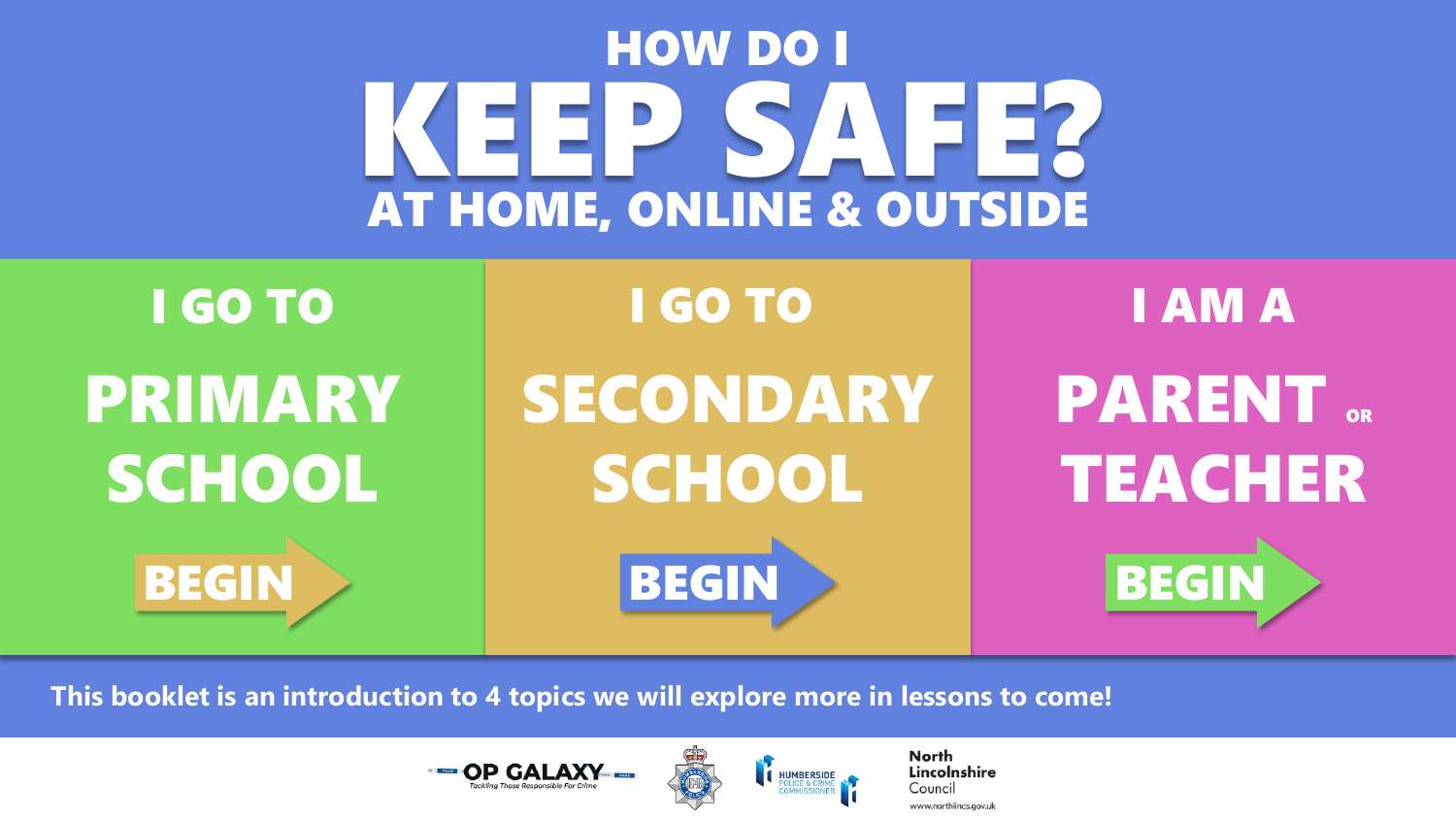# <span id="page-1-0"></span>EEP SAFE? HOW DO I AT HOME, ONLINE & OUTSIDE

#### PRIMARY SCHOOL



**Hello! This booklet has been made by your local police force to let you know about how to stay safe at home, online & outside. Over the next 4 weeks we will send out more booklets so you can learn about each topic.**

**This week we will start by learning some important words in each topic!**

#### [GO](#page-2-0)▸





**North** Lincolnshire Council www.northlincs.gov.uk

 $\begin{array}{|c|c|}\n\hline\n\text{Back}\n\end{array}$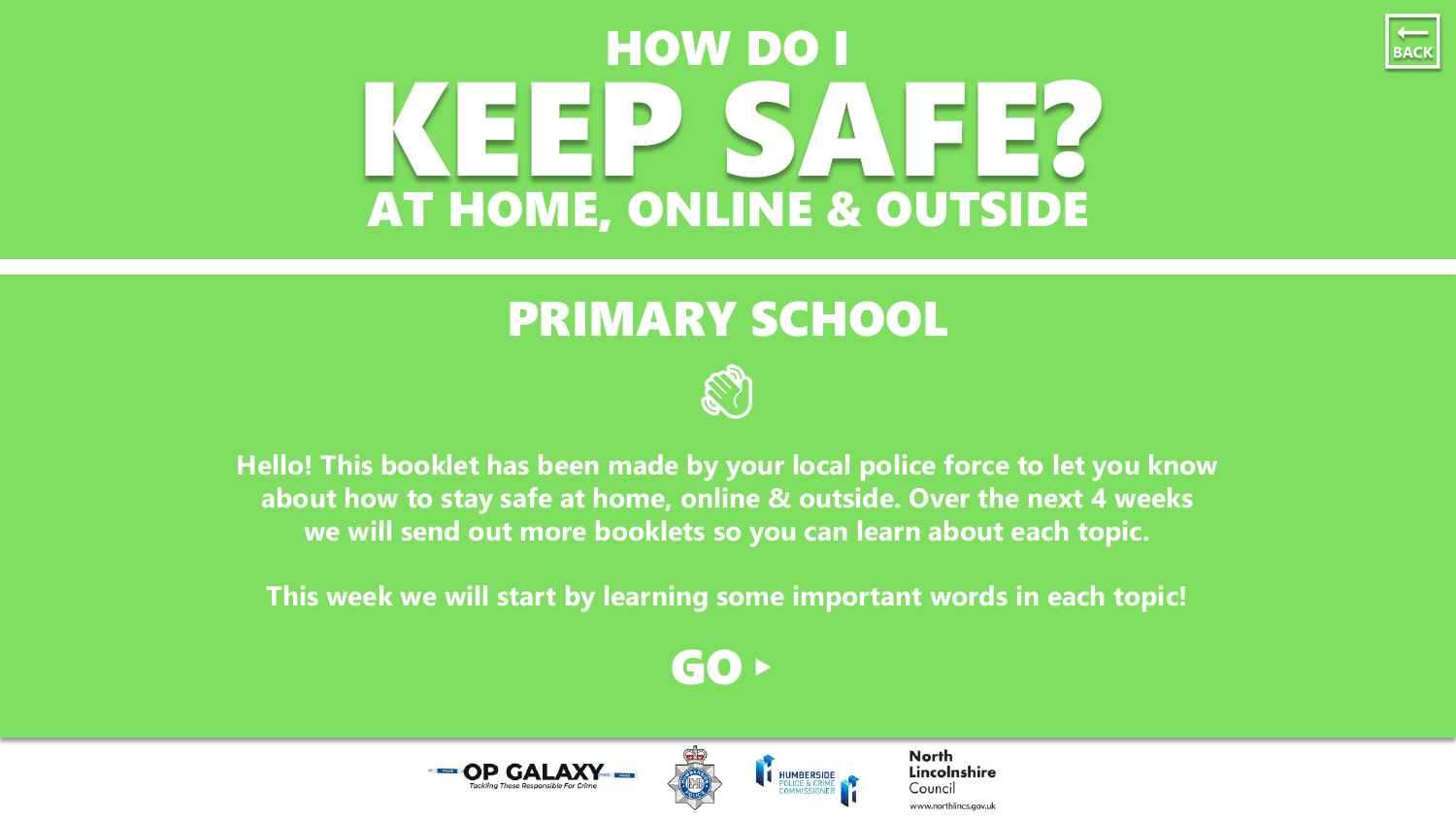# KEEP SAFER HOW DO I AT HOME, ONLINE & OUTSIDE

<span id="page-2-0"></span>

### TOPIC 2 [GETTING INTO](#page-4-0) TROUBLE

 $\overline{BACK}$ 

TOPIC 3 [STAYING SAFE](#page-5-0) ONLINE

### TOPIC 4 SAFE [RELATIONSHIPS](#page-6-0)



 $\mu$ 

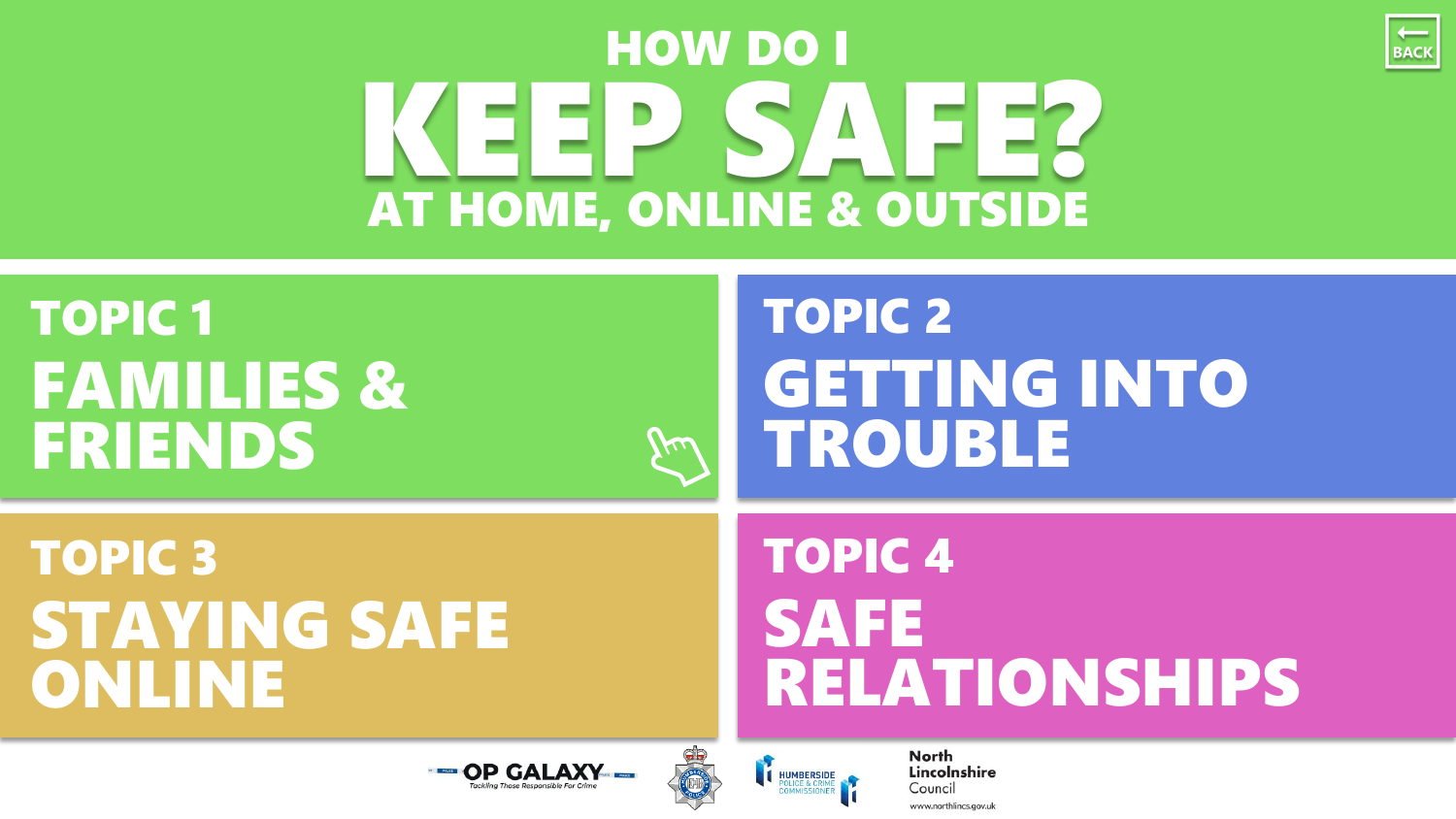# FAMILIES TOPIC 1 & FRIENDS



#### <span id="page-3-0"></span>WORDS YOU NEED TO KNOW



<sup>A</sup> **FAMILY** is a group of people related to each other. People can be related in lots of ways, such as a mum giving birth to a child, or two people getting married, or someone being adopted or fostered.



A FRIEND is someone you like and trust. They are someone you spend time with and have fun with. They usually are someone who lives in a different family.



ABUSE is when someone hurts your body or feelings on purpose. Some children or their family are abused at home. Abuse can include punching, saying nasty things, and touching people's private parts.



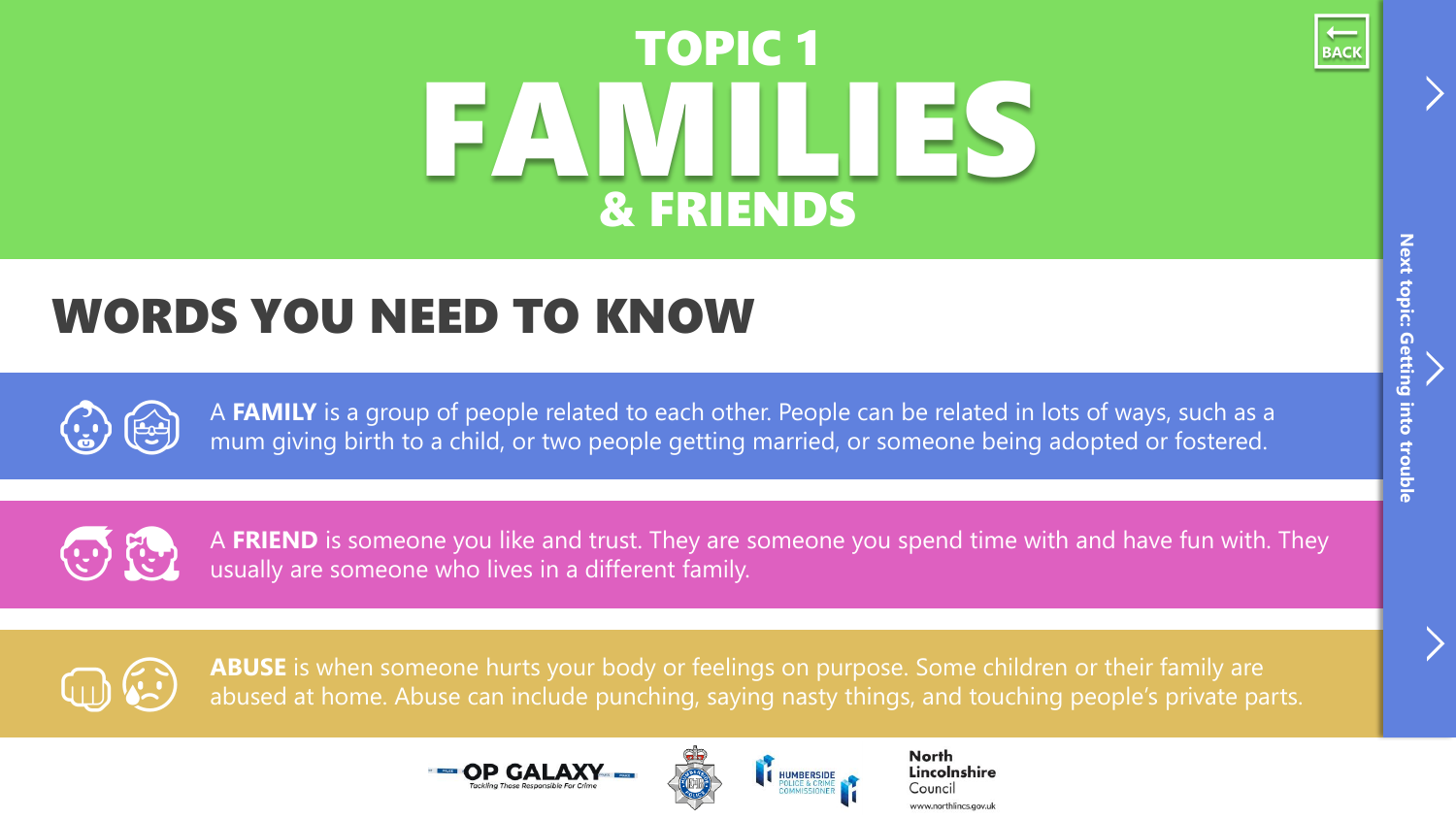# GETTING TOPIC 2 BACK INTO TROUBLE



#### <span id="page-4-0"></span>WORDS YOU NEED TO KNOW

The LAW is a set of rules everyone in an area has to follow. If people do not follow the law they may be punished. The law is made by Parliament - a group of people who are voted for in elections.

An **OFFENCE** happens when you break the law. You may also know this as a crime. A person who has broken the law is called a **CRIMINAL**. Some criminals make children break the law for them.



The **POLICE** are the people who find out if an offence has happened by talking to people and collecting evidence. They also prevent crime by giving advice, and protect people by stopping criminals.



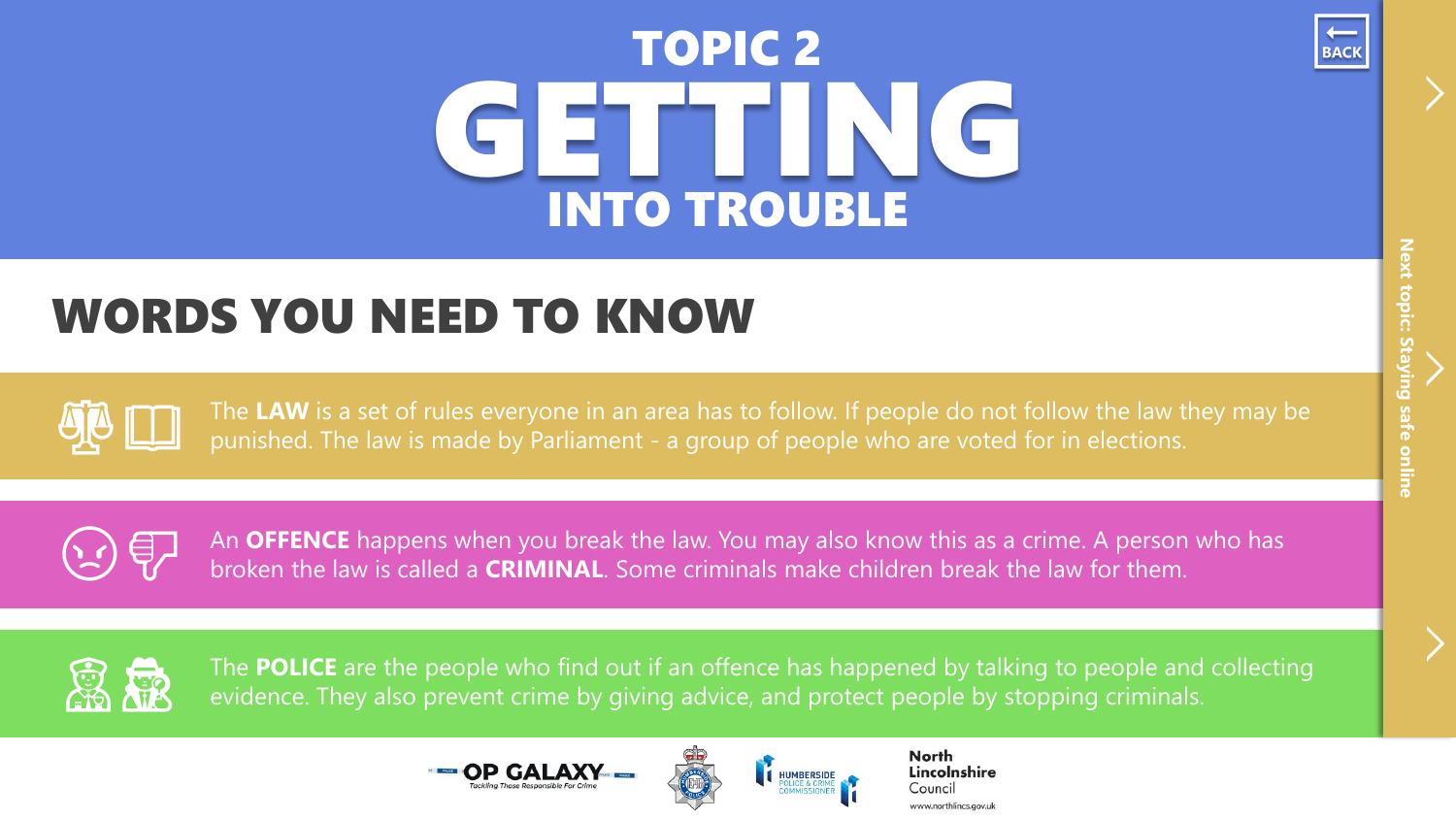# STAYING TOPIC 3 SAFE ONLINE



### <span id="page-5-0"></span>WORDS YOU NEED TO KNOW



Facts about you is called **PERSONAL INFORMATION**. This includes facts like your age, your address, and your school. You need to be careful what personal information you tell people online.



**SOCIAL MEDIA** is what we call websites and apps where you can meet, share things with and talk to other people. Always speak to a trusted adult before downloading an app or making a profile.



Some people lie about who they really are online, and pretend to be someone else. These are called **CATFISH**. Only **FRIEND** or **FOLLOW** family and friends you know in real life, not strangers.



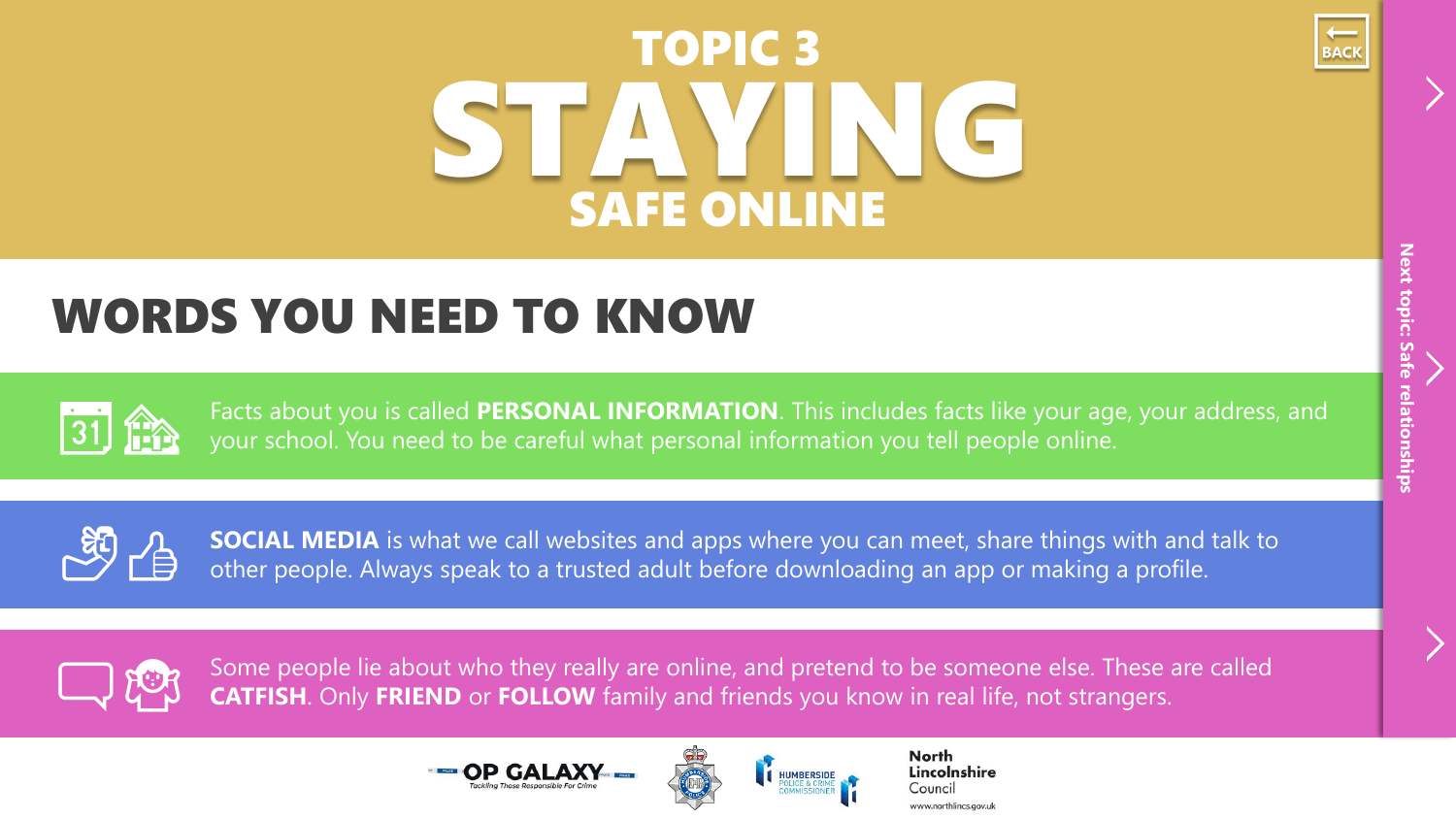# SAFE TOPIC 4 RELATIONSHIPS



#### <span id="page-6-0"></span>WORDS YOU NEED TO KNOW



**RELATIONSHIPS** are close bonds between people who trust and love each other. People in relationships are honest to each other and show each other respect.



**SAFE TOUCH** is where a family member or friend touches you to show affection, like a handshake.<br> **UNSAFE TOUCH** is where someone touches your private parts & makes them hurt or makes you upset.



Unsafe touch is **ABUSE** because it is hurting your body or feelings. If unsafe touching happens to you, or you, or you, or you, or you, or you, or you are made to touch someone else's private parts, tell a trusted ad



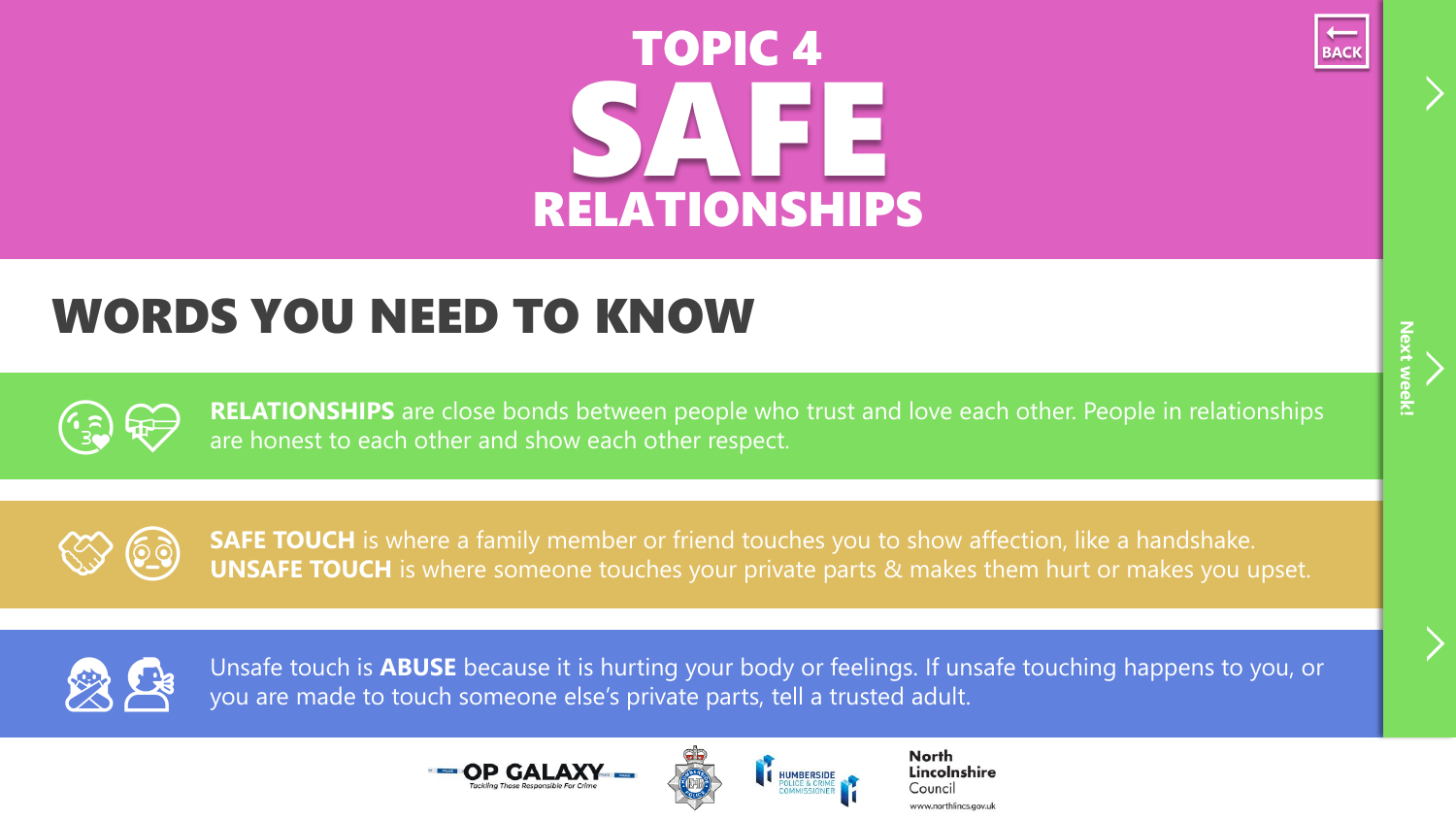## <span id="page-7-0"></span>EEP SAFE? HOW DO I AT HOME, ONLINE & OUTSIDE

### TOPIC 1 FAMILIES & FRIENDS

**Next week you will learn about families and friends so you can keep safe at home. Bye for now!** 







**North** Lincolnshire Council www.northlincs.gov.uk

**BACK**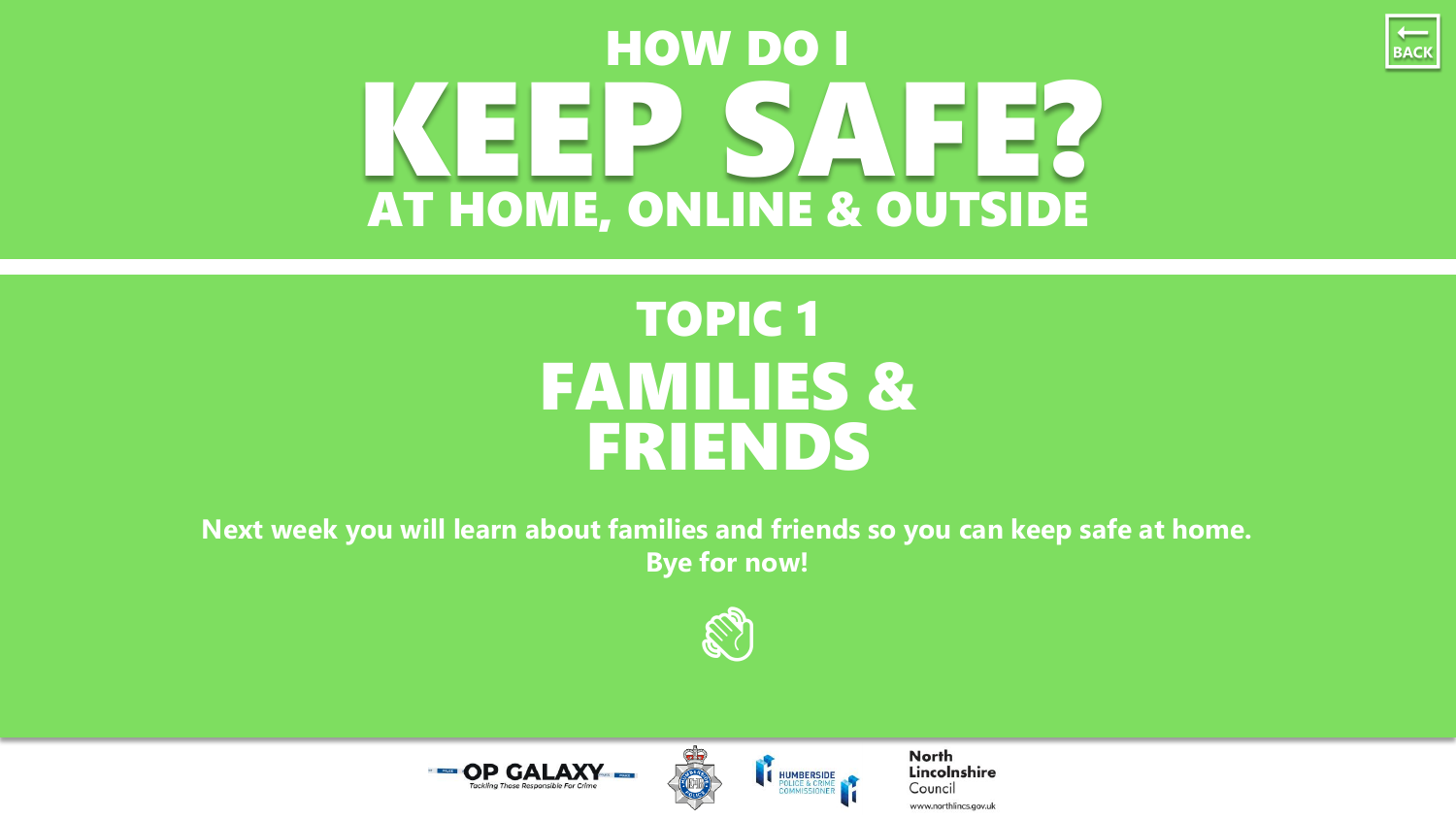## <span id="page-8-0"></span>KEEP SAAREER HOW DO I AT HOME, ONLINE & OUTSIDE

#### SECONDARY SCHOOL



**Hello! This booklet has been made by your local police force to let you know about how to stay safe at home, online & outside. Over the next 4 weeks we will send out more booklets so you can learn about each topic.**

**This week we will start by learning some important words in each topic!**

#### [GO](#page-9-0)▸





**North** Lincolnshire Council www.northlincs.gov.uk

 $\begin{array}{|c|c|}\n\hline\n\text{BACK}\n\end{array}$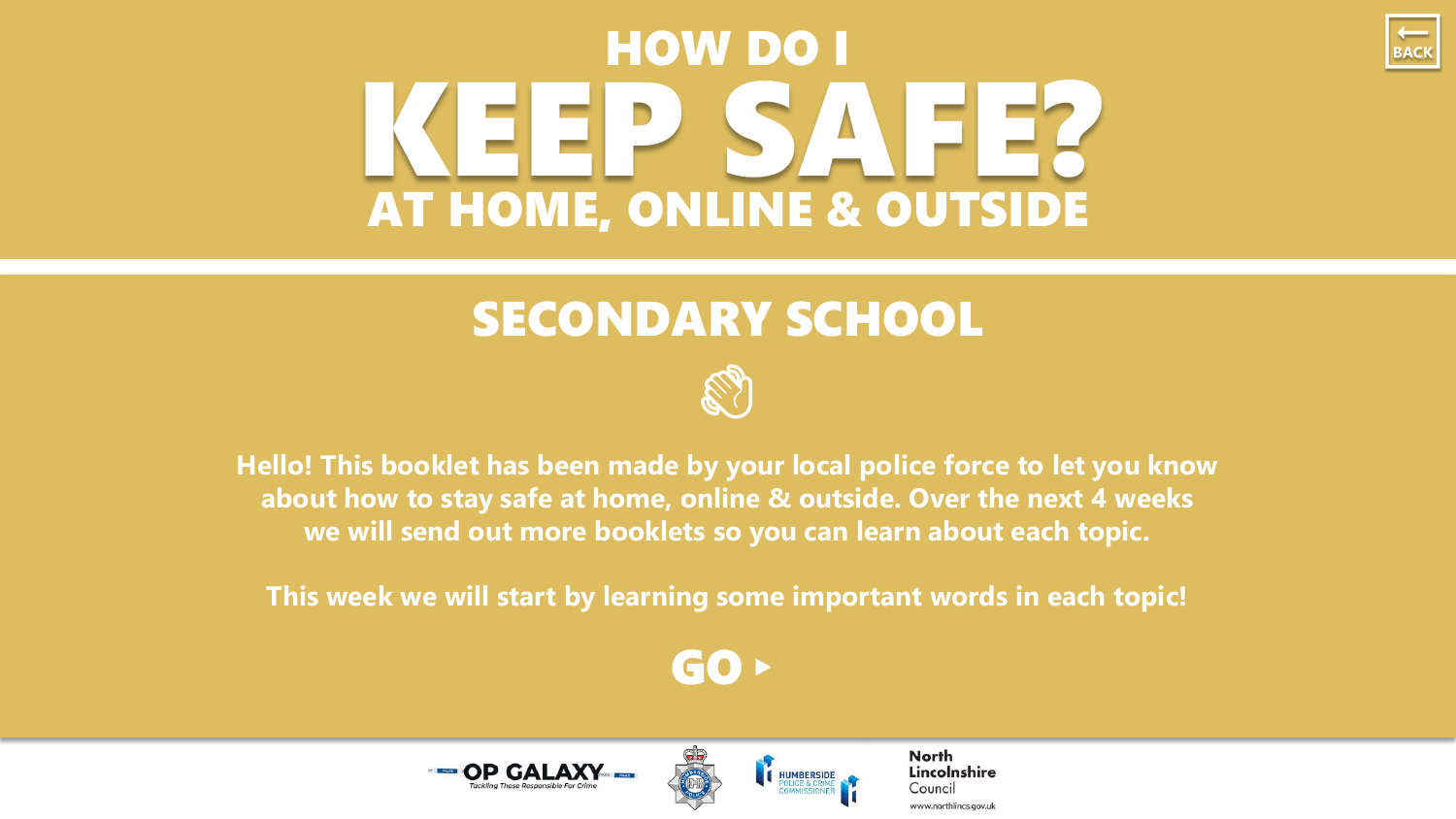# EEP SAFE? HOW DO I AT HOME, ONLINE & OUTSIDE

Jul

<span id="page-9-0"></span>TOPIC 1 [DOMESTIC](#page-10-0) ABUSE

### TOPIC 2 ADULTS, [DRUGS & CRIME](#page-11-0)

**BACK** 

TOPIC 3 NUDES [& CATFISH](#page-12-0)

TOPIC 4 SEX & [GROOMING](#page-13-0)



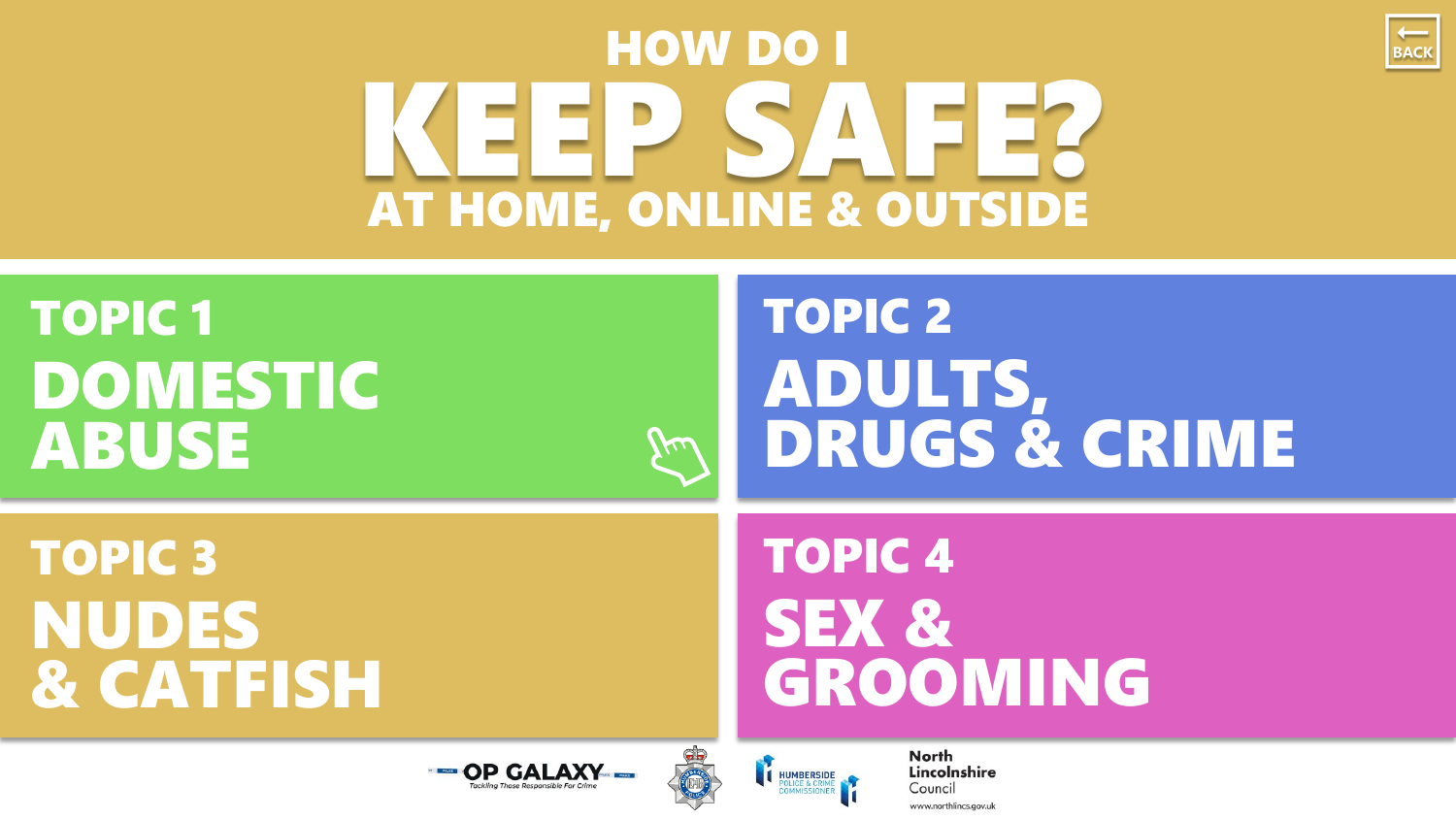# DOMIESTIC TOPIC 1 ABUSE



#### <span id="page-10-0"></span>WORDS YOU NEED TO KNOW

**DOMESTIC ABUSE** is any kind of controlling, bullying, threatening or violent behavior between close family members, people in a relationship or people who used to be in a relationship.



Domestic abuse isn't just about violence. **COERCIVE CONTROL** is an act or pattern of acts used to harm, punish, frighten and intimidate the victim. This can include manipulating or monitoring you.



Abuse can also be PHYSCIAL (hurt someone's body), **EMOTIONAL** (attacking self-esteem & emotions), and **SEXUAL** (hurtful sexual acts). This is done to get or keep **POWER** and **CONTROL** over the victim.



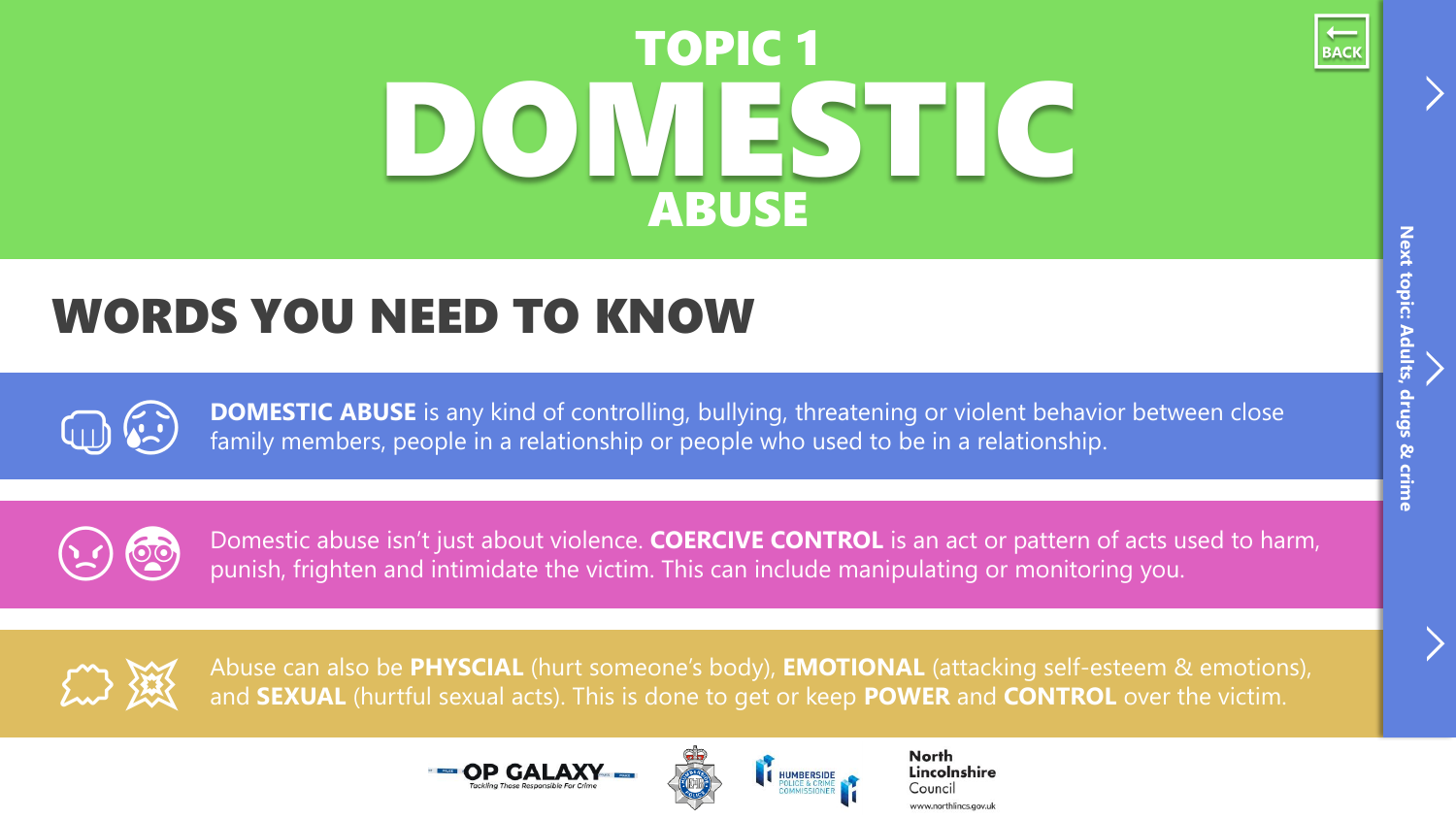# ADULTS, TOPIC 2 DRUGS & CRIME



#### <span id="page-11-0"></span>WORDS YOU NEED TO KNOW

The LAW is a set of rules everyone in the country has to follow. If people break the law they commit an **OFFENCE**, which you may know as a crime. A person who breaks the law is called a **CRIMINAL**.



Some criminals take advantage of children by coercing, controlling, manipulating or deceiving them to commit crime, like drug dealing or burglary. This is known as **CHILD CRIMINAL EXPLOITATION**.



**COUNTY LINES** is when criminal gangs coerce or deceive children or vulnerable people into transporting **CONTROLLED DRUGS**, like cannabis, across the country.



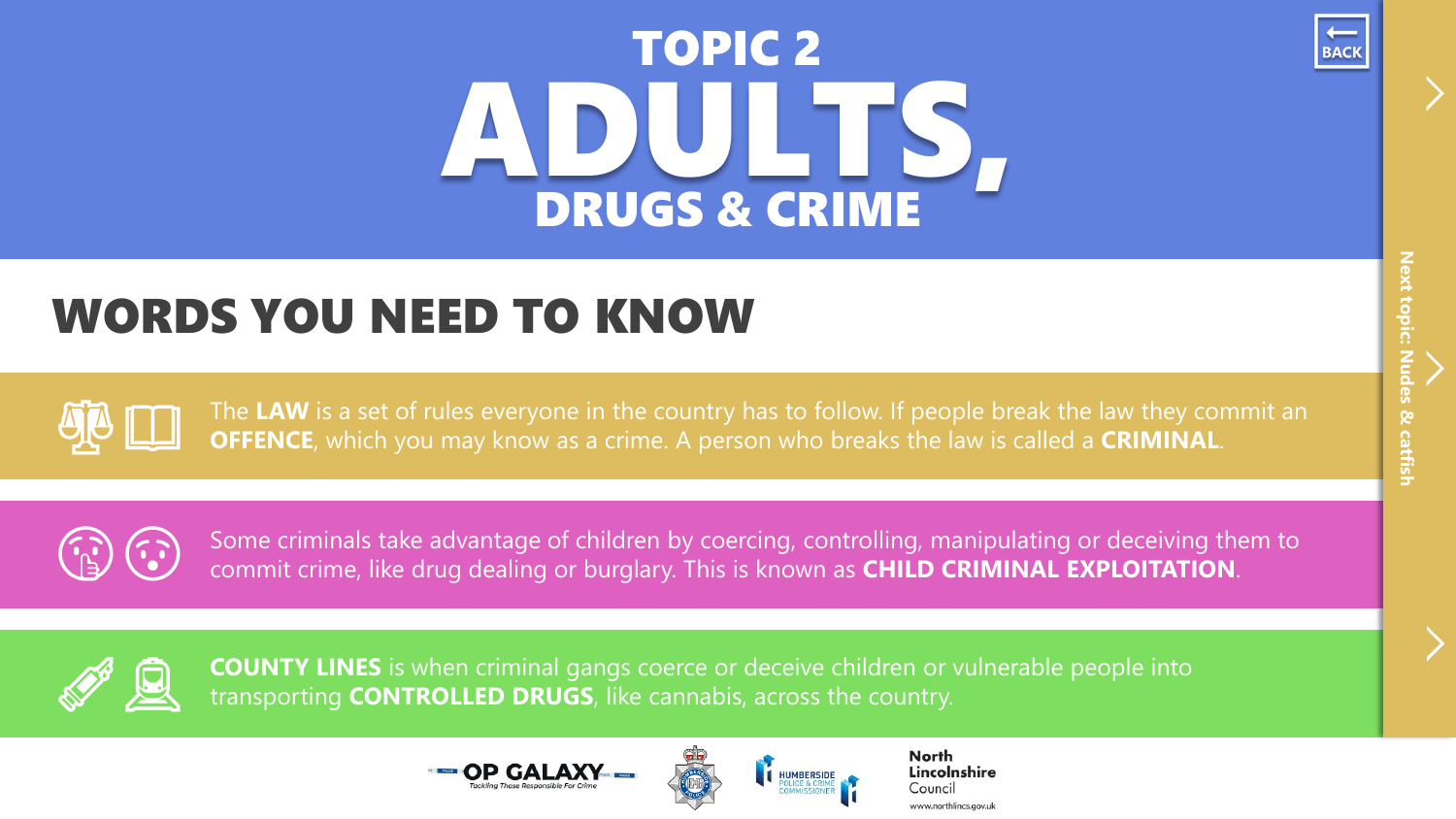# NUDES TOPIC 3 STRAIGHTEN TO PICE STRAIGHTEN TO PICE STRAIGHTEN TO PICE STRAIGHTEN TO THE USE OF THE USE OF THE USE O & CATFISH



#### <span id="page-12-0"></span>WORDS YOU NEED TO KNOW



Social media is great, but take care with your **PERSONAL INFORMATION**. Personal information is any fact or piece of data that can identify a single person, e.g. your age, address or email.



For For people under 18, **NUDES** are not just naked photos, they are also "**INDECENT IMAGES**". It is a crime **the same of the set in to take and share naked pictures of children under 18, even if they are of yourself.** 



A **CATFISH** is someone using a fake identity, normally on social media sites, to deceive other people.<br>They often seek to abuse children (e.g. by getting them to send nudes) or commit fraud.



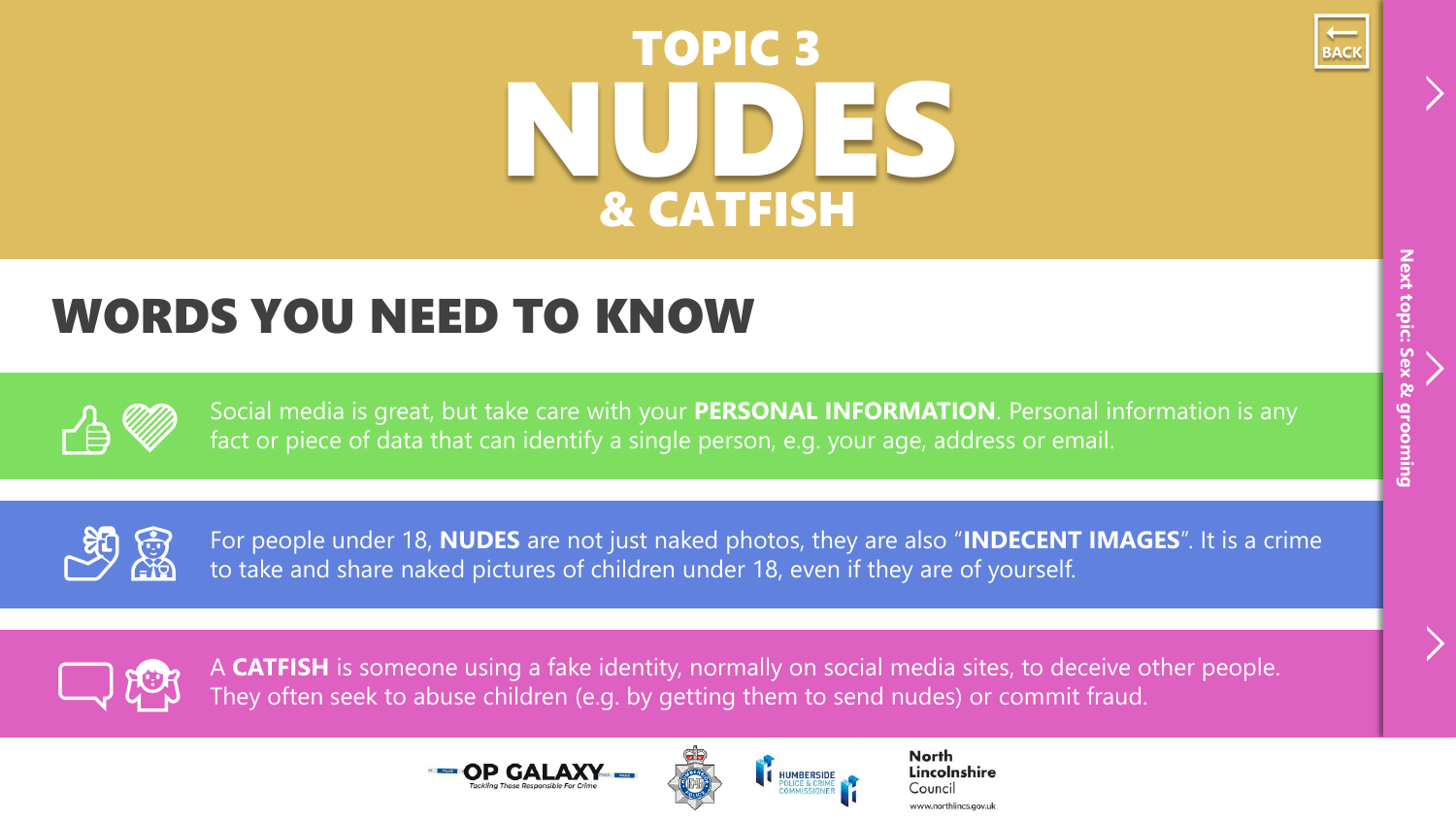# SEX TOPIC 4 & GROOMING



#### <span id="page-13-0"></span>WORDS YOU NEED TO KNOW



**GROOMING** is when someone builds a relationship with a child, online or in person, to gain their trust & emotional connection. This might involve gifts such as food, money, alcohol, drugs or clothes.



Some grooming takes the form of **ROMANTIC RELATIONSHIPS**. <sup>A</sup> sign of this might be that someone has a much older, even adult, partner. The relationship is used to **EXPLOIT** the child.



**CHILD SEXUAL EXPLOITATION** is where deception, violence or coercion is used to make children perform sexual activities. This can be by peers, adults or criminal gangs.



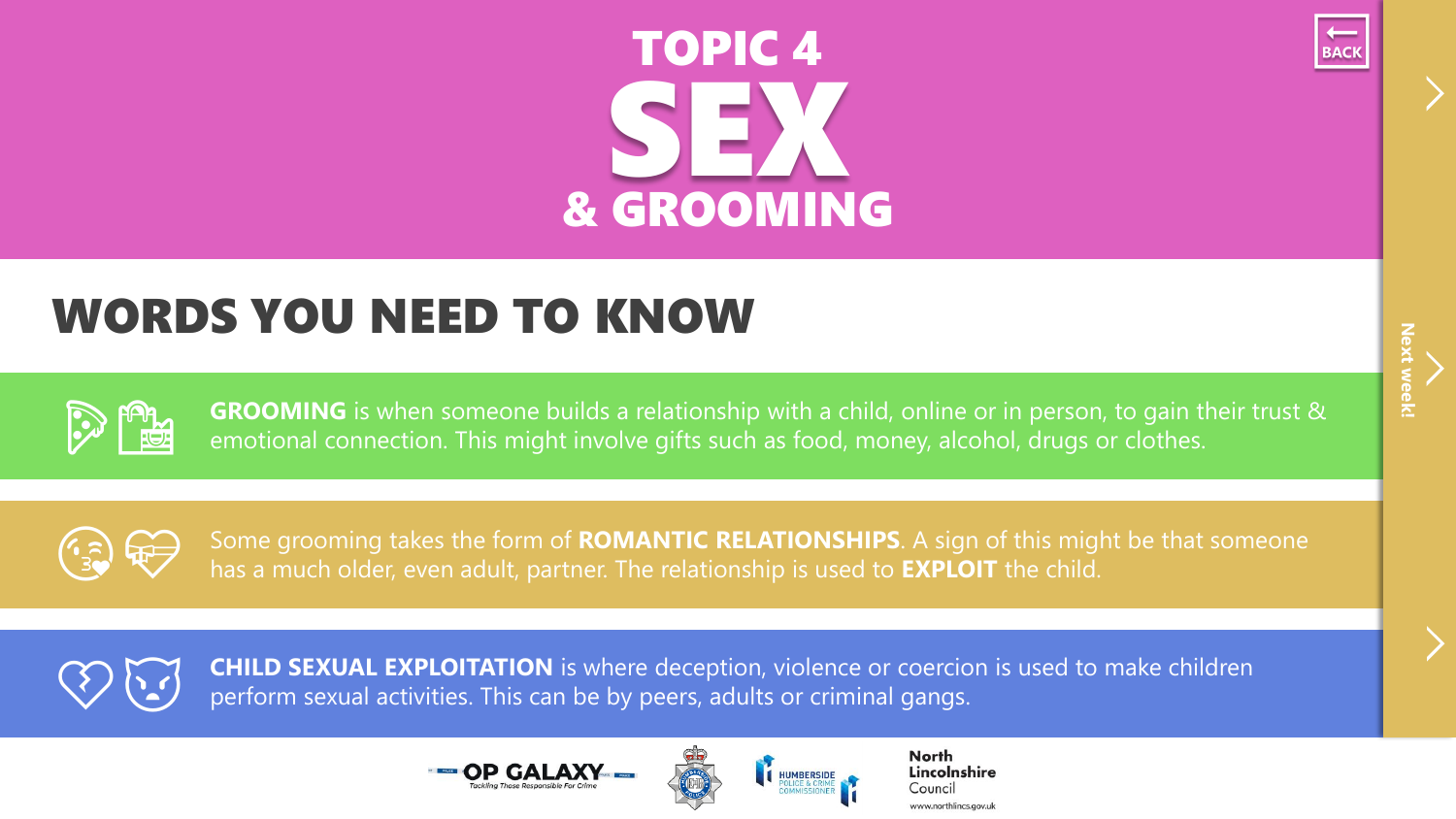<span id="page-14-0"></span>

### TOPIC 1 DOMESTIC **ABUSE**

**Next week you will learn about domestic abuse so you can keep safe at home. Bye for now!** 







**North** Lincolnshire Council www.northlincs.gov.uk

 $\begin{array}{|c|c|}\n\hline\n\text{BACK}\n\end{array}$